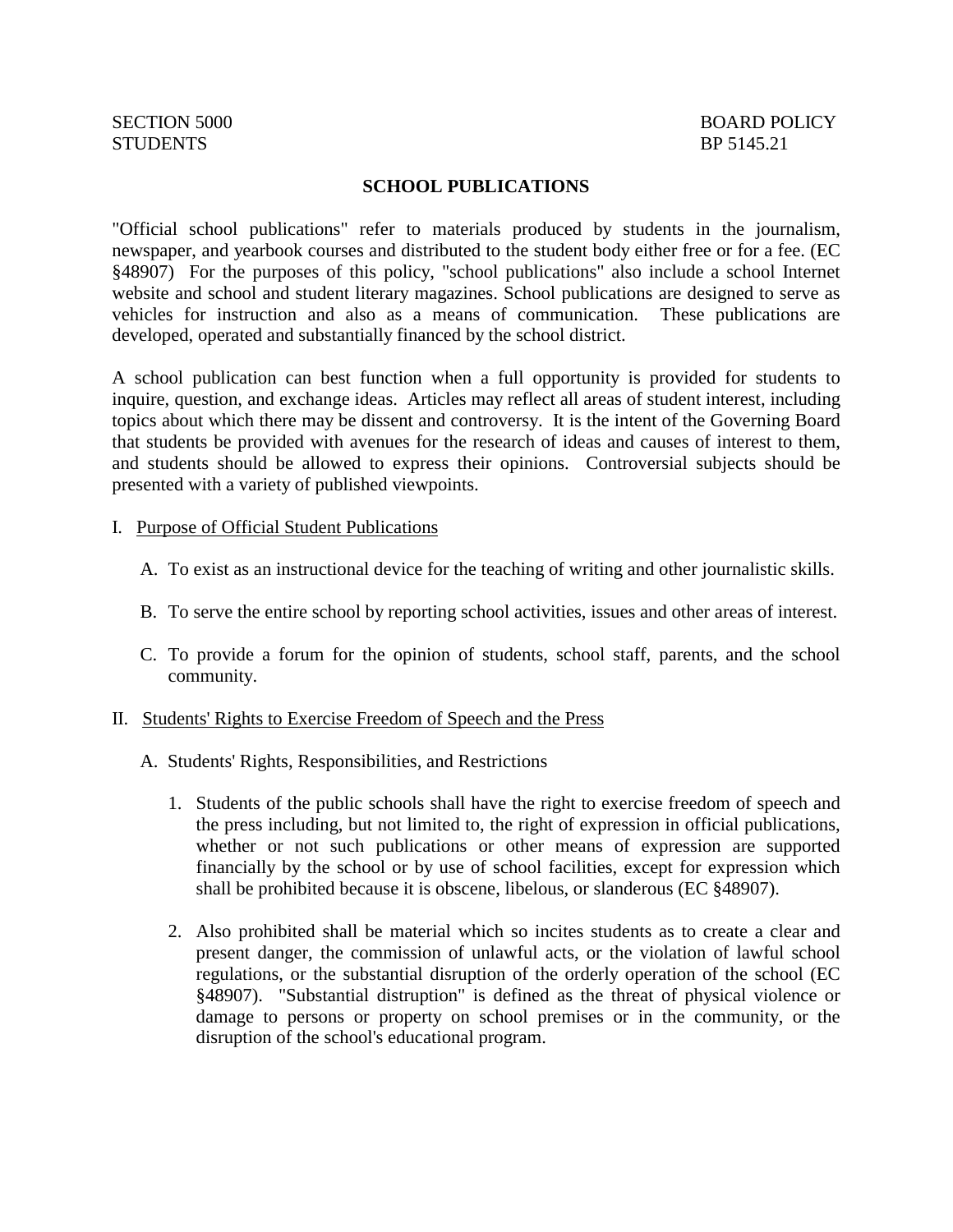## SCHOOL PUBLICATIONS - BP 5145.21 (CONT.)

Page 2

- 3. Materials not permitted in official school publications also include the following:
	- a. Materials which violate the right of privacy.
	- b. The California Court of Appeal has held that school districts may restrict the use of profanity in school sponsored publications, including plays and videos, without violating students' free speech rights (Lopez v. Tulare Joint Union High School District, May 1995). "Profanity" is further defined as that language which would not be used in the *Ventura County Star* or the *Los Angeles Times*.
	- c. Materials which advocate the breaking of any law.
	- d. Advertising for cigarettes, liquor, or any other products or services not permitted by law to be sold to persons under the age of 18.
	- e. Official school publications may endorse political candidates or ballot measures within an editorial article. A student publication may present opposing political positions and candidates through article, letter, photograph, or cartoon, so long as all major issues and candidates are given equal space, content, and strength of argument.
- B. Journalism Advisors (EC§48907)
	- 1. Student editors of official school publications shall be responsible for assigning and editing the content of their publications subject to the limitations of this policy. However, it shall be the responsibility of the journalism advisor(s) of student publications within each school to supervise the production of the student publication and the production staff, to maintain professional standards of English and journalism, and to maintain the provisions of EC §48907.
	- 2. The journalism advisor shall be designated by the school principal. This designation may be changed whenever deemed appropriate by the school principal.
	- 3. Principals and their administrative designees are expected to meet regularly with the advisors and student editors of official school publications. During these meetings, the tone for campus publications can be discussed, as well as the district policy and other legal references related to freedom of expression and freedom of the press.
- C. Student Journalists Enrolled in District Journalism Courses (EC §48907)

School publications are usually produced as writing projects within the district's newspaper and yearbook courses. All pupils shall comply with the regulations, pursue the required course of study, and submit to the authority of the teacher of the journalism course.